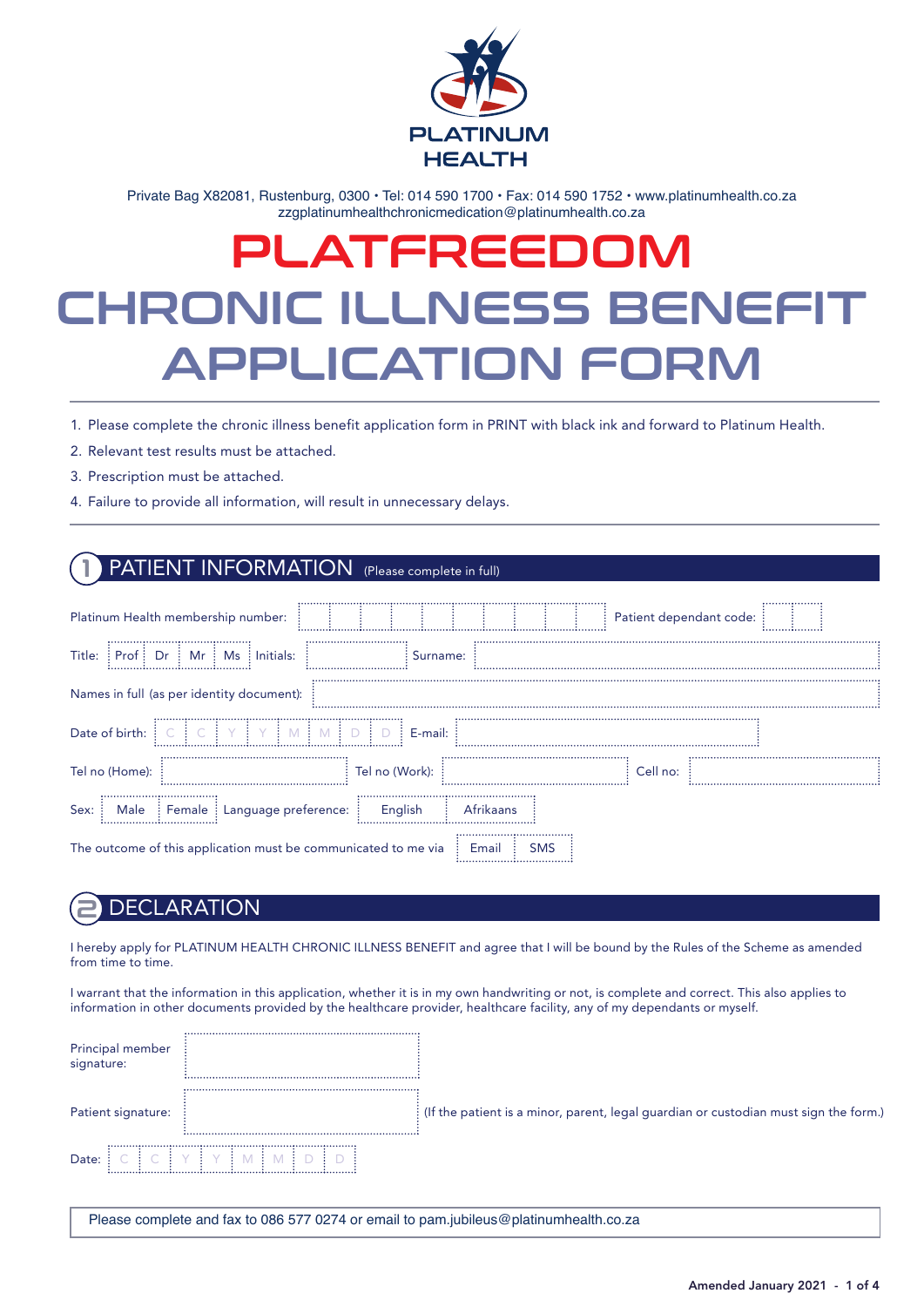| <b>Platinum Health membership number:</b> |  |  |  |  |  |  |
|-------------------------------------------|--|--|--|--|--|--|
| Patient name and surname:                 |  |  |  |  |  |  |

# **3** APPLICATION FOR THE TREATMENT OF HYPERTENSION (to be completed by the doctor)

|    | Patient weight in kilogram:                                                                                                                                                                                                                                                                                                                                                                                                                                                   |        |                   | Patient height in metres:                                            |                                                                           |               |
|----|-------------------------------------------------------------------------------------------------------------------------------------------------------------------------------------------------------------------------------------------------------------------------------------------------------------------------------------------------------------------------------------------------------------------------------------------------------------------------------|--------|-------------------|----------------------------------------------------------------------|---------------------------------------------------------------------------|---------------|
|    | When did this patient commence drug therapy for hypertension? $\begin{bmatrix} \cdot & \cdot \\ \cdot & \cdot \\ \cdot & \cdot \end{bmatrix}$ $\begin{bmatrix} \cdot & \cdot \\ \cdot & \cdot \\ \cdot & \cdot \end{bmatrix}$ $\begin{bmatrix} \cdot & \cdot \\ \cdot & \cdot \\ \cdot & \cdot \end{bmatrix}$ $\begin{bmatrix} \cdot & \cdot \\ \cdot & \cdot \\ \cdot & \cdot \end{bmatrix}$ $\begin{bmatrix} \cdot & \cdot \\ \cdot & \cdot \\ \cdot & \cdot \end{bmatrix}$ |        |                   |                                                                      |                                                                           |               |
|    | For hypertension diagnosed in the last six months and all newly diagnosed patients please supply two initial blood pressure readings<br>(before drug therapy commenced) done at least two weeks apart in order to determine the stage of hypertension.                                                                                                                                                                                                                        |        |                   |                                                                      |                                                                           |               |
| 1. |                                                                                                                                                                                                                                                                                                                                                                                                                                                                               | mmHq   |                   | Date:                                                                |                                                                           |               |
| 2. |                                                                                                                                                                                                                                                                                                                                                                                                                                                                               | mmHq   |                   | Date: $C \ C \ C \ Y \ Y \ M \ M \ D$                                |                                                                           |               |
|    | Current BP reading (for all patients):                                                                                                                                                                                                                                                                                                                                                                                                                                        |        |                   | mmHa                                                                 |                                                                           |               |
|    | Does the patient have target organ damage or any of the associated conditions as listed below? Tick the relevant conditions below.                                                                                                                                                                                                                                                                                                                                            |        |                   |                                                                      |                                                                           |               |
|    | Left ventricular hypertrophy                                                                                                                                                                                                                                                                                                                                                                                                                                                  |        |                   | Myocardial infarction                                                | Hypertensive retinopathy                                                  |               |
|    | : Angina                                                                                                                                                                                                                                                                                                                                                                                                                                                                      |        |                   | Chronic renal disease                                                | Prior CABG (Coronary artery bypass                                        |               |
|    | <b>Stroke TIA</b>                                                                                                                                                                                                                                                                                                                                                                                                                                                             |        |                   | Peripheral arterial disease                                          | Heart failure                                                             |               |
|    | Please attach the diagnostic lipogram and current TSH. The application cannot be reviewed if this is not submitted.<br>Patient weight in kilogram:<br>Current BP reading (for all patients):<br>Does the patient smoke: $\frac{1}{2}$ Yes $\frac{1}{2}$ No<br>Family history (Please complete the table below for primary and familial hyperlipidaemia)                                                                                                                       |        |                   | Patient height in metres:<br>mmHa                                    |                                                                           |               |
|    |                                                                                                                                                                                                                                                                                                                                                                                                                                                                               | FATHER |                   | <b>MOTHER</b>                                                        | BROTHER                                                                   | <b>SISTER</b> |
|    | Event description                                                                                                                                                                                                                                                                                                                                                                                                                                                             |        |                   |                                                                      |                                                                           |               |
|    | Age at time of event/death                                                                                                                                                                                                                                                                                                                                                                                                                                                    |        |                   |                                                                      |                                                                           |               |
|    | Familial hyperlipidaemia<br>Please attach the diagnosing lipogram. Please indicate any signs of familial hyperlipidaemia in these patients:                                                                                                                                                                                                                                                                                                                                   |        |                   |                                                                      |                                                                           |               |
|    | Xanthelasma                                                                                                                                                                                                                                                                                                                                                                                                                                                                   |        |                   | Cerebrotendinous xanthomastosis <b>All Algebrand</b> Arcus Cornealis |                                                                           |               |
|    | Secondary prevention<br>Please indicate the condition(s) your patient has:                                                                                                                                                                                                                                                                                                                                                                                                    |        |                   |                                                                      |                                                                           |               |
|    | Type 2 diabetes                                                                                                                                                                                                                                                                                                                                                                                                                                                               |        |                   | Type 1 diabetes who has had the<br>condition for more than 10 years  | Any of the vasculitides eg SLE where<br>there is associated renal disease |               |
|    | Nephrotic syndrome and chronic<br>! renal failure                                                                                                                                                                                                                                                                                                                                                                                                                             |        | <b>Stroke TIA</b> |                                                                      | <b>Prior CABG</b>                                                         |               |
|    | Ischaemic heart disease                                                                                                                                                                                                                                                                                                                                                                                                                                                       |        |                   | Intermittent claudication                                            |                                                                           |               |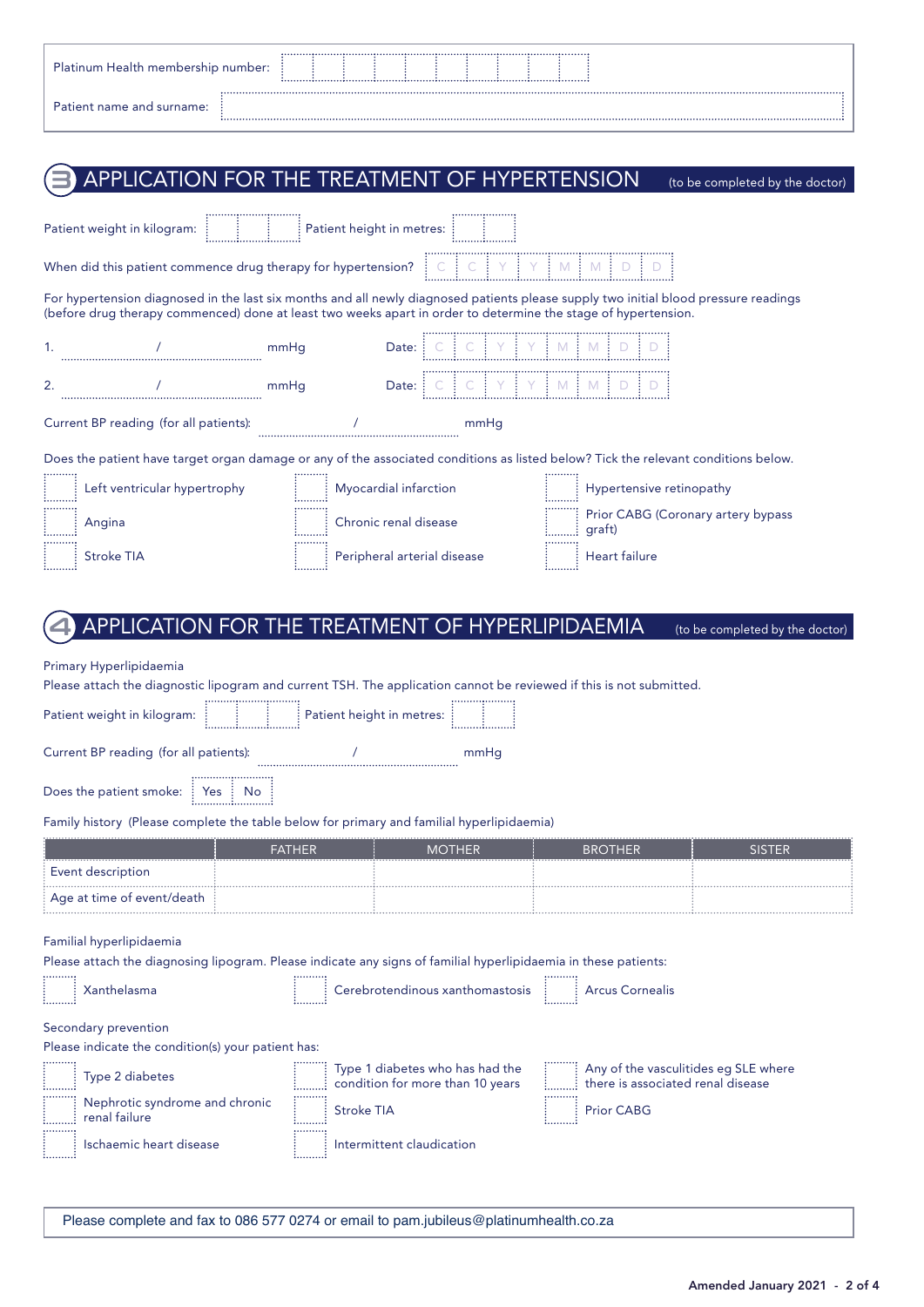| Platinum Health membership number: |  |  |  |  |  |
|------------------------------------|--|--|--|--|--|
| Patient name and surname:          |  |  |  |  |  |

## 5 APPLICATION FOR THE TREATMENT OF TYPE 2 DIABETES

- 1. Please attach a laboratory report that confirms the diagnosis of Type 2 Diabetes.
- 2. The Chronic Illness Benefit will fund medication for Type 2 Diabetes if the criteria for the diagnosis of this condition are met based on the SEMDSA Guidelines.
- 3. The specific criteria are:
	- Fasting plasma glucose concentration > 7 mmol/l;
	- Casual plasma glucose concentration > 11.1 mmol/l; and
	- Two hour post-glucose or > 11.1 mmol/l during an Oral Glucose Tolerance Test (OGTT).
- 4. Please note that based on cost and clinical guidelines, applications for glitazones, nateglinide, GLP-1 agonists, and DPP-4 antagonists require a motivation for use over conventional therapy from a specialist physician or endocrinologist.

### $\mathsf{JRRENT}$  MEDICATION REQUIRED (to be completed by the doctor)

NOTE TO MEMBER AND DOCTOR: GENERIC SUBSTITUTION WILL BE APPLIED, PLATINUM HEALTH WILL APPLY MMAP. PLATINUM HEALTH HAS ADOPTED A REFERENCE PRICING PROGRAMME, WHERE THE PATIENT NOTWITHSTANDING ELECTS TO TAKE A HIGHER PRICED PRODUCT PRESCRIBED THE PATIENT IS LIABLE FOR THE DIFFERENCE IN THE CALCULATED GROSS PRICES FOR THE RESPECTIVE PRODUCTS.

| $ICD-10$ | <b>DESCRIPTION</b><br>OF DIAGNOSIS | DATE OF FIRST<br><b>DIAGNOSIS</b> | MEDICATION NAME,<br><b>STRENGTH AND</b><br><b>DOSAGE</b> | HOW LONG HAS THE<br>PATIENT USED THIS<br><b>MEDICATION?</b> |               | <b>MAY A GENERIC BE</b><br>USED? |           |  |
|----------|------------------------------------|-----------------------------------|----------------------------------------------------------|-------------------------------------------------------------|---------------|----------------------------------|-----------|--|
|          |                                    |                                   |                                                          | <b>YEARS</b>                                                | <b>MONTHS</b> | <b>YES</b>                       | <b>NO</b> |  |
|          |                                    |                                   |                                                          |                                                             |               |                                  |           |  |
|          |                                    |                                   |                                                          |                                                             |               |                                  |           |  |
|          |                                    |                                   |                                                          |                                                             |               |                                  |           |  |
|          |                                    |                                   |                                                          |                                                             |               |                                  |           |  |
|          |                                    |                                   |                                                          |                                                             |               |                                  |           |  |
|          |                                    |                                   |                                                          |                                                             |               |                                  |           |  |
|          |                                    |                                   |                                                          |                                                             |               |                                  |           |  |
|          |                                    |                                   |                                                          |                                                             |               |                                  |           |  |

## DOCTOR'S DETAILS AND SIGNATURE (to be completed by the doctor)

NOTE TO DOCTOR: THE DOCTOR'S FEE FOR COMPLETION OF THIS FORM WILL BE REIMBURSED ON CODE 0199, **NOTE TO DOCTOR: THE DOCTOR'S FEE FOR COMPLETION OF THIS FORM WILL BE REIMBURSED ON CODE 0199, ON** SUBMISSION OF A SEPARATE CLAIM. SUBJECT TO SCHEME RULES AND AVAILABILITY OF FUNDS. IN LINE WITH LEGISLATIVE REQUIREMENTS, PLEASE ENSURE THAT WHEN USING CODE 0199, YOU SUBMIT THE ICD-10 DIAGNOSIS **LEGISLATIVE REQUIREMENTS, PLEASE ENSUR E THAT WHEN USING CODE 0199, YOU SUBMIT THE ICD-10 DIAGNOSIS** CODE(S). AS PER INDUSTRY STANDARDS, THE APPROPRIATE ICD-10 CODE(S) TO USE FOR THIS PURPOSE WOULD BE **CODE(S). AS PER INDUSTRY STANDARDS, THE APPROPRIATE ICD-10 CODE(S) TO USE FOR THIS PURPOSE WOULD BE** THOSE REFLECTIVE OF THE ACTUAL CHRONIC CONDITION(S) FOR WHICH THE FORM WAS COMPLETED. IF MULTIPLE **THOSE REFLECTIVE OF THE ACTUAL CHRONIC CONDITION(S) FOR WHICH THE FORM WAS COMPLETED. IF MULTIPLE** CHRONIC CONDITIONS WERE APPLIED FOR, THEN IT WOULD BE APPROPRIATE TO LIST ALL THE RELEVANT ICD-10 **CHRONIC CONDITIONS WERE APPLIED FOR, THEN IT WOULD BE APPROPRIATE TO LIST ALL THE RELEVANT ICD-10** CODES. YOU MAY CALL 014 590 1900 (OPTION 4) FOR CHANGES TO YOUR PATIENT'S MEDICATION FOR AN APPROVED **CODES. YOU MAY CALL 014 590 1700 (OPTION 4) FOR CHANGES TO YOUR PATIENT'S MEDICATION FOR AN APPROVED** CONDITION. AN APPLICATION FORM ONLY NEEDS TO BE COMPLETED WHEN APPLYING FOR A NEW CHRONIC **CONDITION. AN APPLICATION FORM ONLY NEEDS TO BE COMPLETED WHEN APPLYING FOR A NEW CHRONIC** CONDITION. **CONDITION.**

| Name:              |  |                        | BHF practice number: |  |
|--------------------|--|------------------------|----------------------|--|
| Date:              |  | Speciality:            |                      |  |
| Tel no (Practice): |  | Doctor's<br>signature: |                      |  |